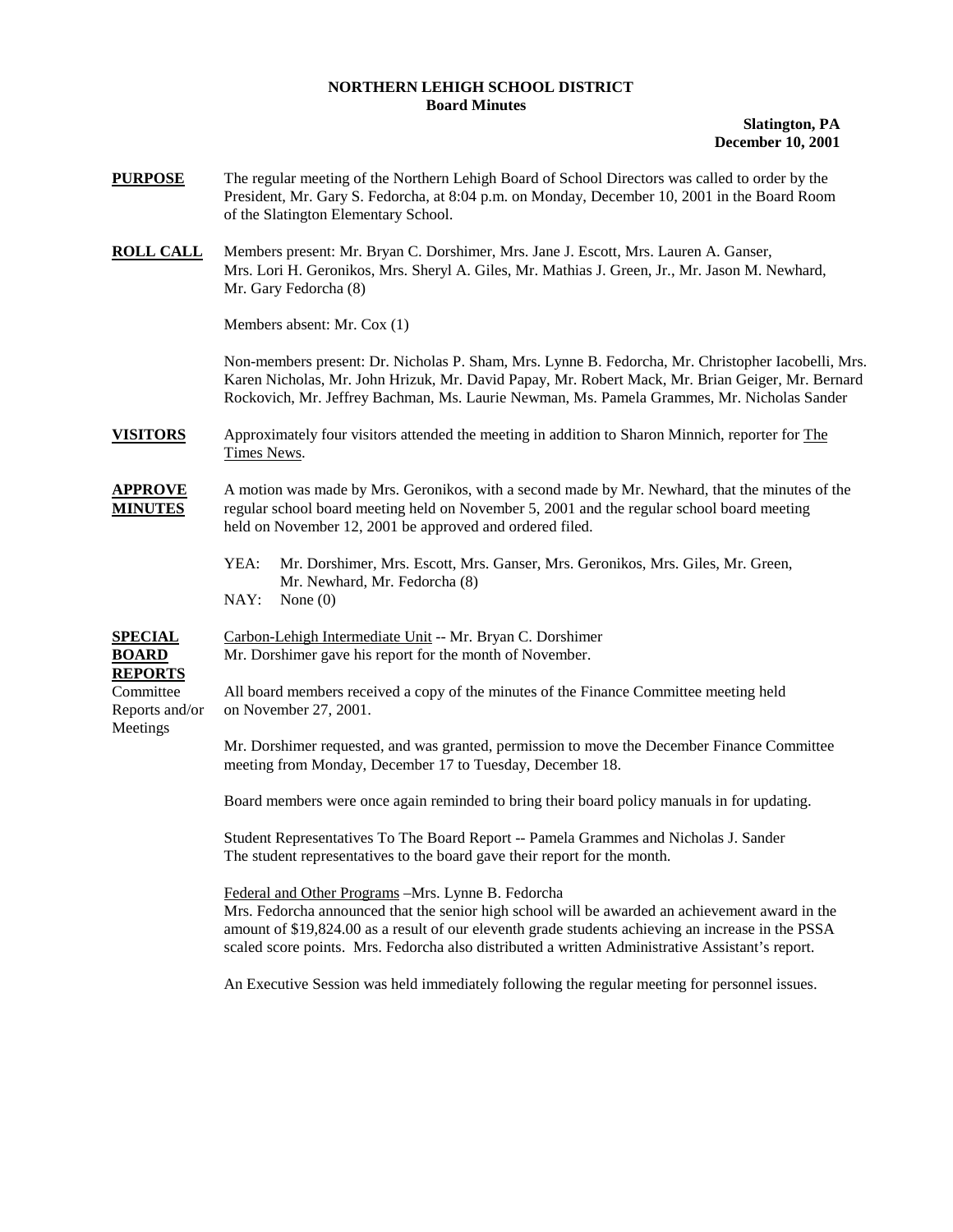**PERSONNEL** A motion was made by Mrs. Escott, with a second made by Mrs. Geronikos that the Board of Education

| Appointments                               | approve the following personnel items:                                                                                                                                                                                                                                                                                     |              |                                                                                                                                                                            |  |  |
|--------------------------------------------|----------------------------------------------------------------------------------------------------------------------------------------------------------------------------------------------------------------------------------------------------------------------------------------------------------------------------|--------------|----------------------------------------------------------------------------------------------------------------------------------------------------------------------------|--|--|
| Non-                                       | Evonne Blocker                                                                                                                                                                                                                                                                                                             |              |                                                                                                                                                                            |  |  |
| Instructional                              | Assignment:                                                                                                                                                                                                                                                                                                                |              | Special Education Aide in the Peters Elementary School, replacing Nancy<br>Wagner, who resigned.                                                                           |  |  |
|                                            | Salary:<br><b>Effective Date:</b>                                                                                                                                                                                                                                                                                          |              | \$8.64 Per Hour/6 1/2 Hours Per Day/5 Days Per Week<br>December 11, 2001                                                                                                   |  |  |
| Instructional                              | Kathy M. Walter<br>Assignment:                                                                                                                                                                                                                                                                                             |              | Half-time Temporary Professional Employee<br>Developmental Reading Teacher in the Northern Lehigh Middle School<br>replacing Nadine Boykin, who is replacing Babette Guss. |  |  |
|                                            | Salary:                                                                                                                                                                                                                                                                                                                    |              | One-half of \$35,500 or \$17,750 (Pro-rated)<br>(Appendix $A - Step 1 Bachelors +24$ )                                                                                     |  |  |
|                                            | <b>Effective Date:</b>                                                                                                                                                                                                                                                                                                     |              | December 18, 2001                                                                                                                                                          |  |  |
| Uncompensated<br>Leave                     | Approve the request of Jacqueline Sham, Slatington elementary third grade teacher, to take an<br>uncompensated leave from her teaching position for the second semester of the 2001-2002 school<br>year in accordance with School Board Policy #439.                                                                       |              |                                                                                                                                                                            |  |  |
| Salary Adjust-<br>ment For<br>J. Bachman   | Approve to adjust the annual salary of Jeffrey Bachman, Information Technology Assistant.<br>Retroactive to July 1, 2001 his salary will be \$35,200.                                                                                                                                                                      |              |                                                                                                                                                                            |  |  |
| Salary Adjust-<br>ment For<br>K. Nicholas  | Approve to adjust the annual salary of Karen Nicholas, Peters Elementary Principal.<br>Retroactive to July 1, 2001 her salary will be \$72,000.                                                                                                                                                                            |              |                                                                                                                                                                            |  |  |
| Salary Adjust-<br>ment For<br>C. Iacobelli | Approve to adjust the annual salary of Christopher Iacobelli, Slatington Elementary Principal.<br>Retroactive to July 1, 2001 his salary will be \$72,000.                                                                                                                                                                 |              |                                                                                                                                                                            |  |  |
| Volunteer<br>Aide                          | Approve the following individual as an unpaid volunteer aide in the Peters Elementary School for the<br>2001-2002 school year: Diane Krause                                                                                                                                                                                |              |                                                                                                                                                                            |  |  |
|                                            | <b>ROLL CALL:</b>                                                                                                                                                                                                                                                                                                          | YEA:<br>NAY: | Mrs. Escott, Mrs. Geronikos, Mrs. Giles, Mr. Green, Mr. Newhard,<br>Mr. Fedorcha (6)<br>Mr. Dorshimer, Mrs. Ganser (2)                                                     |  |  |
|                                            | Motion carried.                                                                                                                                                                                                                                                                                                            |              |                                                                                                                                                                            |  |  |
| <b>POLICY</b>                              | A motion was made by Mr. Dorshimer, with a second made by Mr. Green, that the Board of Education<br>approve the Northern Lehigh High School Student Activities Fund Statement for the month of<br>November 2001.                                                                                                           |              |                                                                                                                                                                            |  |  |
|                                            | YEA:<br>Mr. Dorshimer, Mrs. Escott, Mrs. Ganser, Mrs. Geronikos, Mrs. Giles, Mr. Green,<br>Mr. Newhard, Mr. Fedorcha (8)<br>NAY:<br>None $(0)$                                                                                                                                                                             |              |                                                                                                                                                                            |  |  |
| <b>NEW</b><br><b>BUSINESS</b>              | A motion was made by Mr. Newhard, with a second made by Mrs. Geronikos, that the Board of<br>Education approve to accept the Act 93 Administrator Compensation Plan for the Northern Lehigh<br>School District Middle Level Management Team, as presented, effective July 1, 2002 and<br>continuing through June 30, 2006. |              |                                                                                                                                                                            |  |  |
|                                            | <b>ROLL CALL:</b>                                                                                                                                                                                                                                                                                                          | YEA:<br>NAY: | Mrs. Escott, Mrs. Ganser, Mrs. Geronikos, Mrs. Giles, Mr. Green,<br>Mr. Newhard, Mr. Fedorcha (7)<br>Mr. Dorshimer (1)                                                     |  |  |